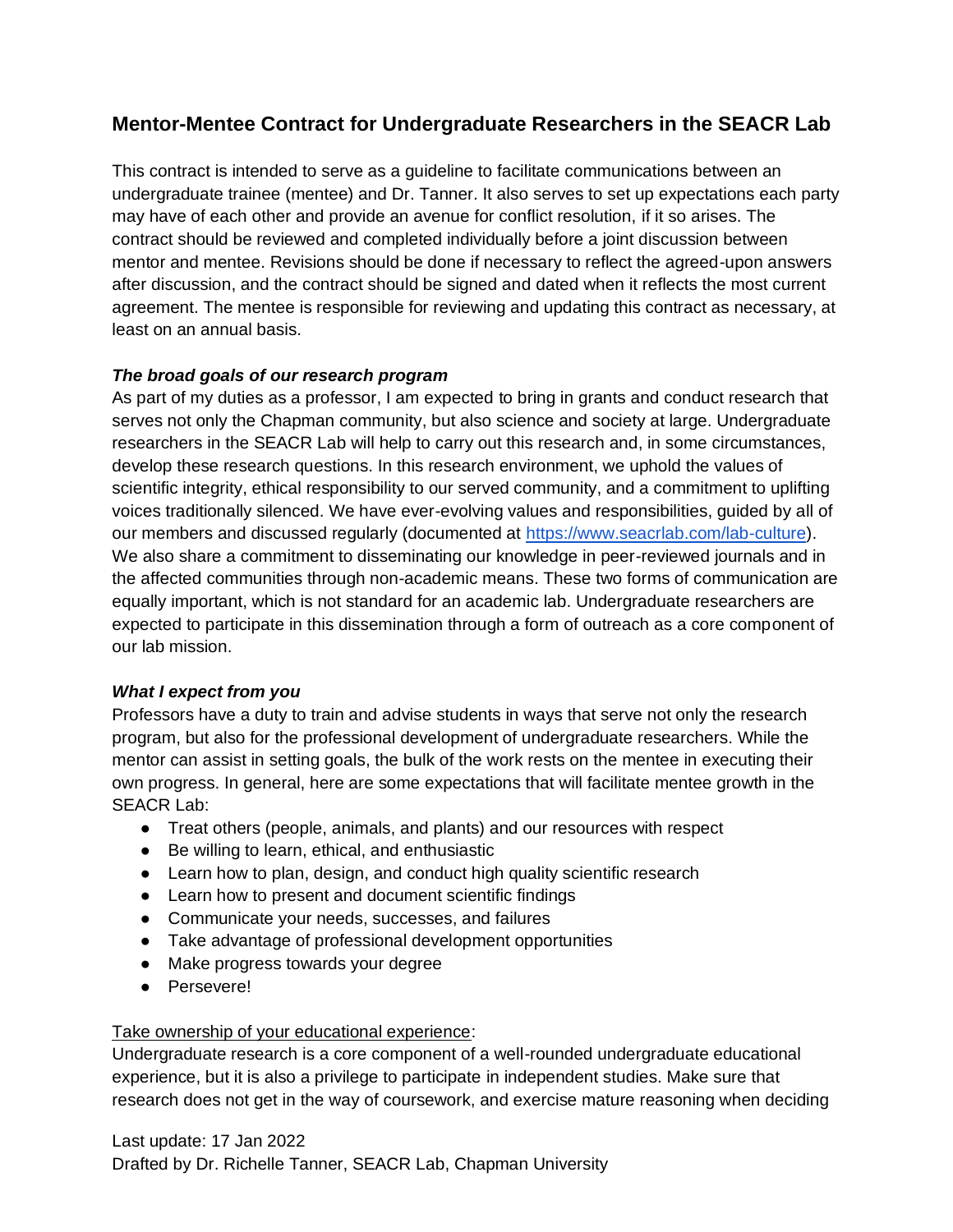if research needs to take a back seat temporarily. It is the mentee's responsibility to provide the mentor with regular updates on the progress and results of research studies. The mentee should also take advantage of any professional development opportunities offered by local organizations, our collaborators, or the college. Finally, keep on top of university deadlines for funding awards, 291/491 credit enrollment deadlines, and requirements for degree progress.

### Be a team player

Attend and actively participate in all group meetings, whether they are within our lab or with external collaborators. Be a good collaborator by communicating effectively and expressing shared trust, respect, and goals. Acknowledge and seek out collaborations outside of the SEACR Lab, especially with local community organizations. Be willing to help out on projects outside of your expertise if a lab mate needs extra hands. Conversely, do not be afraid to ask for help from anyone in the lab. Strive to be a good lab citizen by cleaning up after experiments, replacing materials, notifying everyone if something needs to be replaced or fixed, maintaining good lab notes, and practicing efficient data management on shared devices and cloud storage.

### Develop strong scientific research skills

Acknowledge the privilege it is to have access to the resources and ideas associated with being affiliated with a research lab. Strive to both learn and teach new skills regularly to build the skill set of the lab. Keep up with the literature by reading at least one new article per week in your topic, and cataloging your readings on the shared Google Drive so others can benefit as well. Rise to the challenge of presenting and/or publishing your work early and often, even if this is at Chapman undergraduate research showcases or in local scientific bulletins (e.g., Southern California Academy of Sciences).

### Communicate clearly and often

Remember that everyone has different background knowledge and it is the responsibility of the communicator to establish common ground. Remember that everyone is at a different place in their research journey and still learning, including the mentor. Communicate about preferences for meeting schedules and styles before research begins, and communicate if needs change. The number of hours dedicated to research by the mentee will be agreed upon before each semester and revisited at each term, including summer. Mentees engaged in research regarding live animals or time-sensitive human subjects research may be asked to conduct activities over holidays, but only when absolutely necessary. We do not work on weekends unless absolutely necessary. Be prompt in answering Slack messages from lab mates and mentors (within 2 business days). Notify Dr. Tanner if there is a planned or unplanned absence as soon as possible if there are experiments actively running.

#### *What you can expect from me*

I will be available for regular meetings and informal conversations about professional and personal concerns within my reasonable schedule. I will be your advocate in any academic or career choice you make. The successes of mentees directly translate to the success of the SEACR Lab. I will not take credit for the work done by the lab, we are a collective. I will continue to mentor you past your time in the lab, to see you along your journey as long as I can serve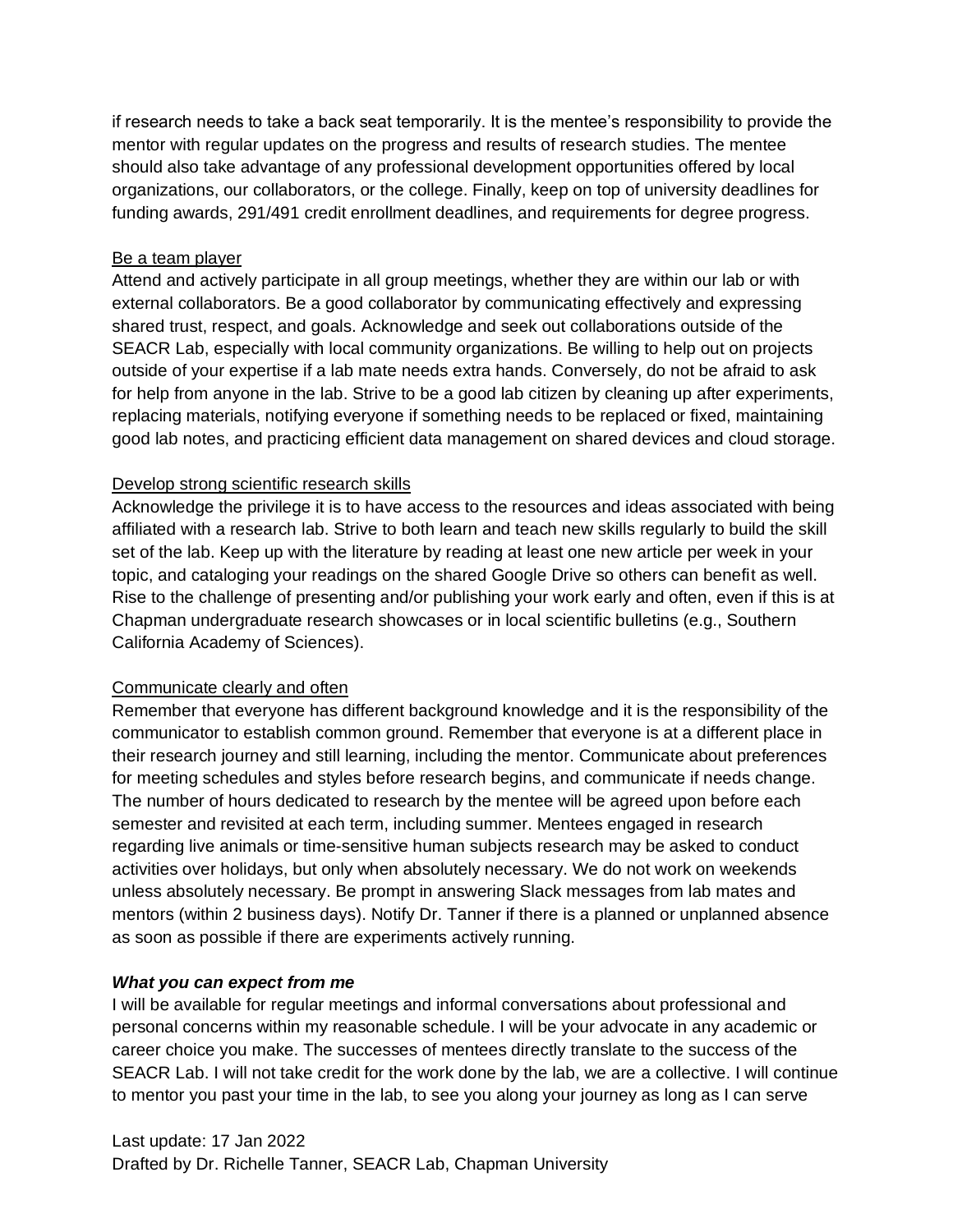you. I will provide letters of evaluation when you request them, no matter how long it has been. However, I will be honest if I cannot provide a strong letter and reserve the right to refuse a recommendation request if it is in your best interest. I will lead by example to demonstrate the diverse skill set required of scientists, including written and oral communication skills (scientific papers and professional meetings), mentorship, grant writing, and lab management. Lastly, I will strive to be supportive, equitable, accessible, encouraging, and respectful. I commit to always learning how to do better, and I will try my best to understand your unique situation and mentorship needs.

## *Yearly evaluation of joint goals (to be filled out)*

Each year we will discuss progress and goals. Remember to bring up difficult topics if you are unhappy with any aspect of your experience. Remember that I am your advocate and your mentor. I will help you with any problems you may have with other students, professors, or staff. You should also feel safe to discuss any concerns with respect to my role in your academic journey. If you do not feel comfortable doing so, you may also reach out to *REDACTED*. This yearly check in is a good opportunity to take care of issues before they become major problems.

- 1. What kind of assistance does the mentee want from the mentor in achieving their academic goals over the next year?
- 2. How often does the mentee want to meet, for how long, and where?
- 3. Who will be responsible for scheduling the meetings?
- 4. What will the meeting topics include?
- 5. What are the ground rules for meeting discussions (one-on-one)? (e.g., confidentiality, openness, candor, truthfulness, etc.)
- 6. How will we know the mentoring relationship has served its purpose and needs to be terminated?
- 7. Any concerns the mentee wants to discuss and resolve?